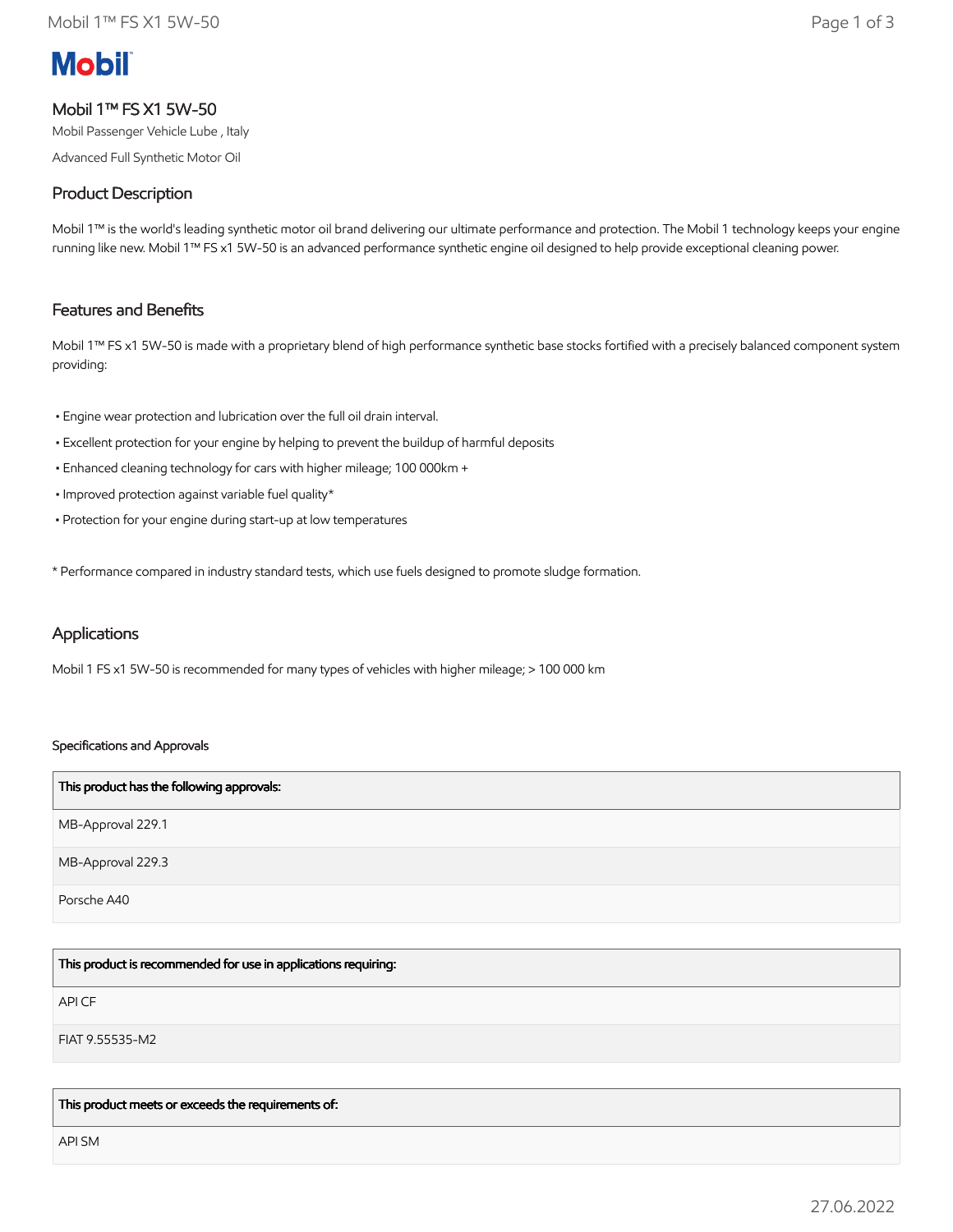| This product meets or exceeds the requirements of: |  |  |  |  |
|----------------------------------------------------|--|--|--|--|
| API SN                                             |  |  |  |  |
| ACEA A3/B3                                         |  |  |  |  |
| ACEA A3/B4                                         |  |  |  |  |
| <b>LEXUS LFA Service Fill</b>                      |  |  |  |  |

#### Properties and Specifications

| Property                                                                     |                  |
|------------------------------------------------------------------------------|------------------|
| Grade                                                                        | <b>SAE 5W-50</b> |
| Noack Volatility, 1 h, 250 C, mass%, ASTM D5800                              | 75               |
| Kinematic Viscosity @ 100 C, mm2/s, ASTM D445                                | 16.7             |
| Mini-Rotary Viscometer, Apparent Viscosity, -35 C, mPa.s, ASTM D4684         | 23000            |
| Flash Point, Cleveland Open Cup, °C, ASTM D92                                | 240              |
| Hi-Temp Hi-Shear Viscosity @ 150 C 1x10(6) sec(-1), mPa.s, ASTM D4683        | 4.5              |
| Base Number, mgKOH/g, ASTM D2896                                             | 13               |
| Cold-Cranking Simulator, Apparent Viscosity @ -30 C, mPa.s, ASTM D5293       | 6000             |
| Shear Stability, Kinematic Viscosity @ 100 C, after Shear, mm2/s, ASTM D6278 | 16.6             |
| Pour Point, °C, ASTM D97                                                     | $-45$            |

## Health and safety

Health and Safety recommendations for this product can be found on the Material Safety Data Sheet (MSDS) @ [http://www.msds.exxonmobil.com/psims](http://www.msds.exxonmobil.com/psims/psims.aspx) /psims.aspx

All trademarks used herein are trademarks or registered trademarks of Exxon Mobil Corporation or one of its subsidiaries unless indicated otherwise. 12-2020

#### Esso Italiana s.r.l.

Via Castello della Magliana 25 00148, Roma, Italia

You can always contact our Technical Help Desk engineers on Mobil lubricants and services related questions:<https://www.mobil.it/it-it/contact-us>

### 800.011723

#### [http://www.exxonmobil.com](http://www.exxonmobil.com/)

Typical Properties are typical of those obtained with normal production tolerance and do not constitute a specification. Variations that do not affect product performance are to be expected during normal manufacture and at different blending locations. The information contained herein is subject to change without notice. All products may not be available locally. For more information, contact your local ExxonMobil contact or visit [www.exxonmobil.com](http://www.exxonmobil.com/)

ExxonMobil is comprised of numerous affiliates and subsidiaries, many with names that include Esso, Mobil, or ExxonMobil. Nothing in this document is intended to override or supersede the corporate separateness of local entities. Responsibility for local action and accountability remains with the local